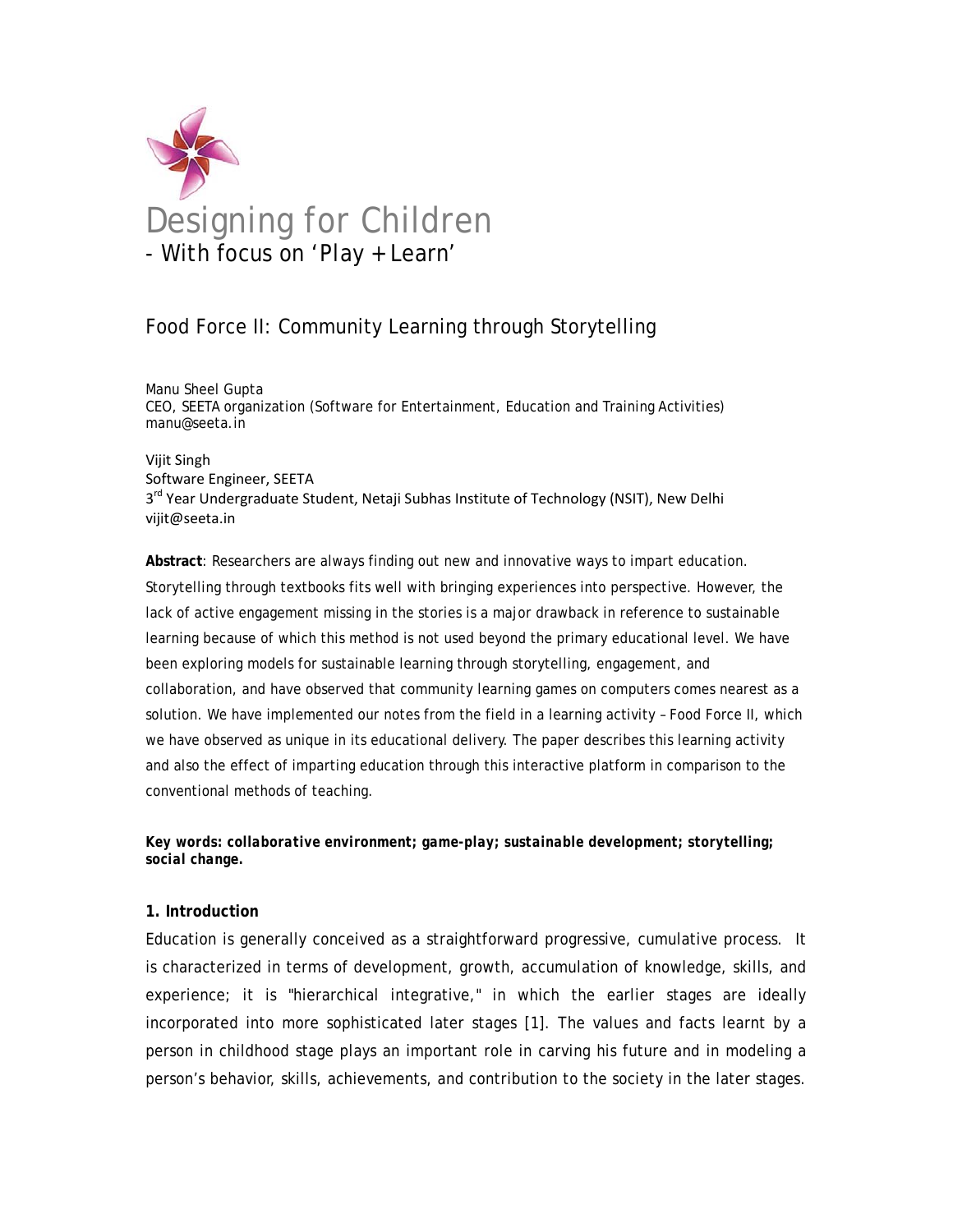So, what a person is taught in these earlier stages of life and the way of imparting that knowledge becomes really very important.

There are a lot of ways of imparting education but the one which has always overshadowed all the others is the old-fashioned method of learning through textbooks in classrooms [2]. The children are supposed to go to schools where a fixed curriculum is set. They are supposed to mug up the lessons before exams and their performance is judged purely on the basis of the marks gained in the exams [3]. However, such a model has not been able to deliver in its entirety, and help build the required base for children to think about real world problems, and come up with plausible solutions. On the contrary, it suffers from some serious loopholes. First, students in traditional, teacher led classes have little control over what they learn and are passive recipients of material chosen by teachers [4]. They hardly enjoy what they are made to study. Second, the engagement with learning in such a delivery model is passive. And, learning should be active. Otherwise, the process results in a meager collection of facts and figures with no direct relevance to the real world. Third, it has been seen that such a method has adversely affected the health of children in many cases. Recent studies have shown that the increasing mental pressure have led to increase in suicidal cases among the children and youth [5].

The educators' community has been trying to define innovative methods of imparting education. Education through storytelling has been put forward by many researchers as an effective methodology [6].

#### **2. Previous Work**

Almost all children in their initial years hear stories from their parents or elders. Classical stories like 'The Panchatantra of India' or 'The Aesop's fables of the Greeks' develop humanitarian skills in a child [7]. A child forgets a number of things, but these experiences are long remembered. What makes these stories so memorable? If we examine these classical stories their most evident feature is that they are built on simple yet powerful abstract concepts like good/bad, security/fear and courage/cowardice. Their content is made accessible and meaningful by being articulated on basic abstract concepts to which small children and toddlers have direct access [1].

Despite of the goodwill, storytelling has been subdued as an educational delivery mechanism at a basic level. It has been disregarded to be considered as a concrete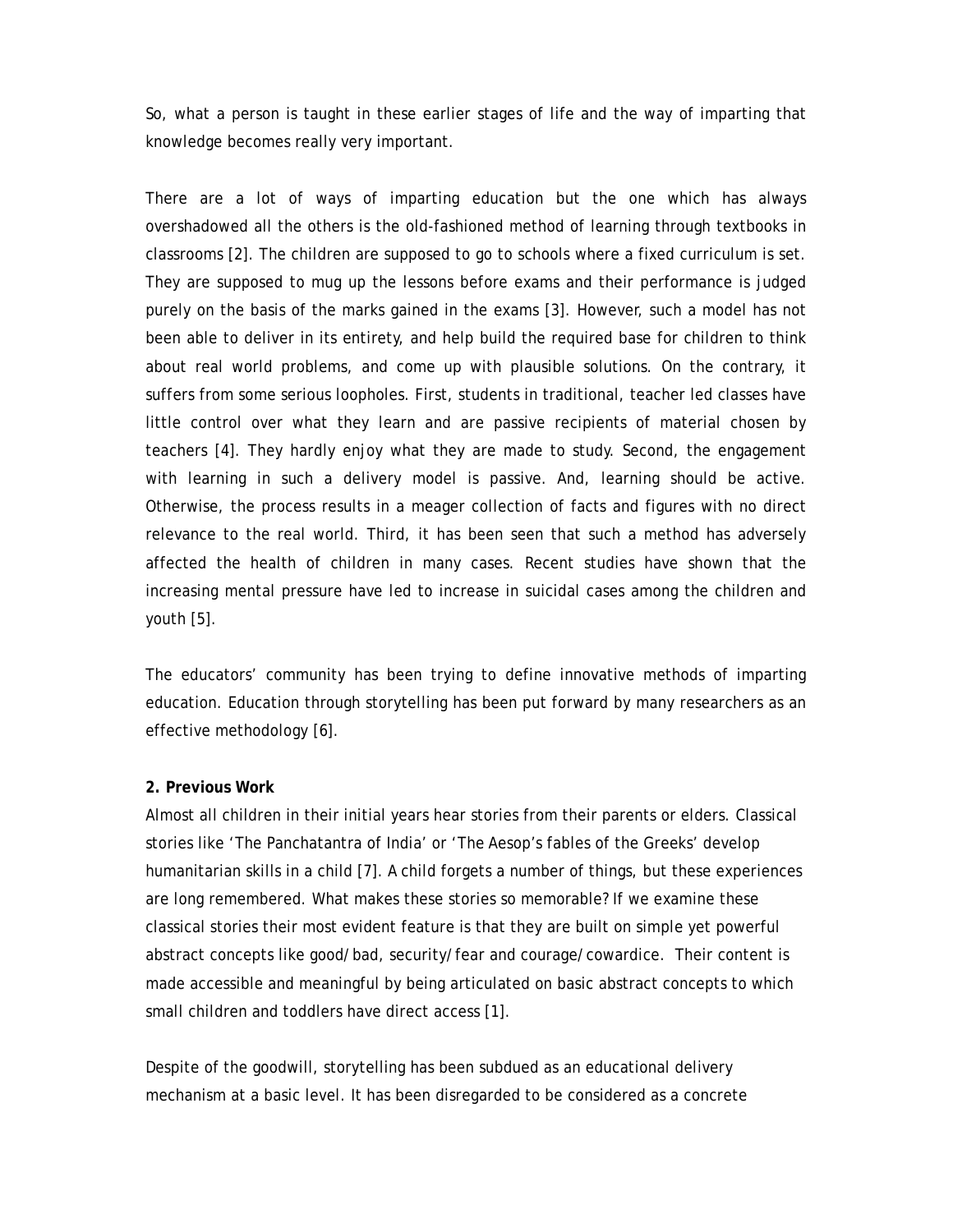method of education at higher levels. Educators, however, are trying their level best to explore this field as a complete learning platform for primary as well as higher studies [8]. Experiments are being made to prove the supremacy of stories as a method of teaching over other methods. In one of the experiments conducted by MIT media Labs, potential of stories and design have been tested in an Irish Primary school and positive results have been obtained [9]. Another promising initiative has been the use Wiki as a Tool for Webbased Collaborative Story Telling in Primary School [10].

Still, more concrete results are required for storytelling to be considered as a complete educational platform. Better techniques need to be evolved to teach current curriculum through stories.

#### **3. Vision**

The quest to evolve better techniques and practices for education through storytelling has unfolded interesting learning strategies for us. We explored models for sustainable learning through storytelling, engagement, and collaboration, and observed that community learning games on computers comes nearest as a solution. We have implemented our field learning in a learning activity – Food Force II, which we have observed as unique in its educational delivery. The features which make Food Force II a unique initiative are listed in the following sections-

#### **3.1 Active engagement**

The lack of active engagement in the stories is a major drawback in reference to sustainable learning because of which this method is not used beyond the primary educational level. Though stories are interesting and educational, they have not evolved as a complete solution to provide a practical environment to the children, where they can apply their experiences.

We believe that learning through interactive participation is a much better approach than simple listening or reading [11]. In Food Force II, the children can take roles of the game characters and are able to pursue experiential learning virtually, closest to real-time learning. This has an improved impact towards learning.

**3.2 Improves Teacher and Student Relationship and Integrates Curriculum in Stories**  The educators have been identifying new methods to integrate curriculum in these stories. We believe that Food Force II seems very promising in addressing this area. We are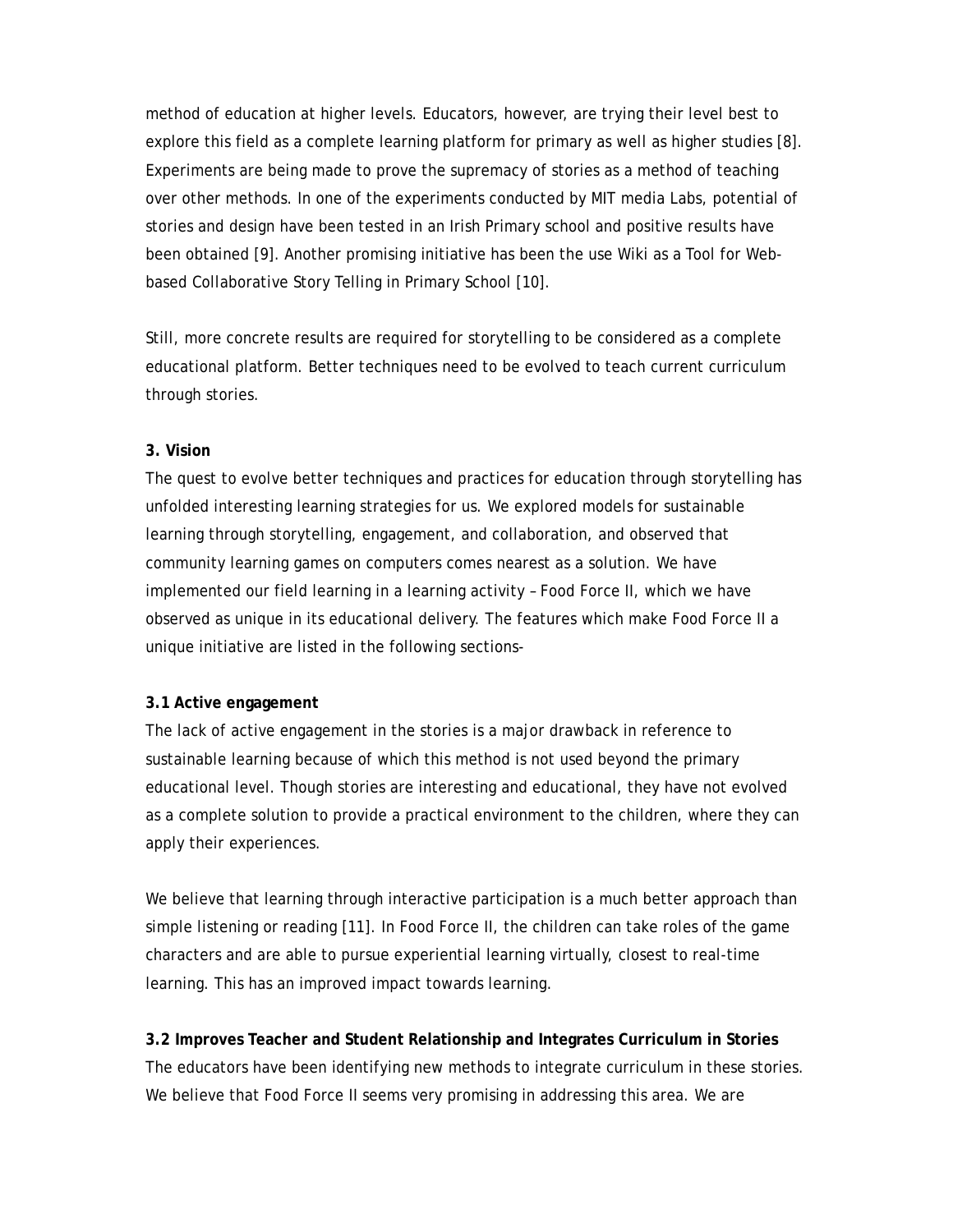currently developing a story builder tool to be integrated with Food Force II. This tool will enable teachers to easily integrate their lessons and make new storyboards, which can be played by students. We believe that this will help explore better techniques for integrating curriculum lesson plans in stories.

#### **3.3 Collaborative environment**

Learning needs to be collaborative. Studies have shown that most children learn faster in groups rather than in an isolated environment. However, stories do not necessarily solve this requirement of learning in a collaborative environment.

We have tried to focus on community engagement and collaborative learning. Food Force II being multi-player, helps children participate in a collaborative environment to enhance their team-working skills, and thereby improve their leadership qualities. They are able to learn from wise-decisions made by their peers and are also warned about the wrong decisions taken by them.

#### **4. FoodForceII: The Educational Platform**

### **4.1 Theme and Storyboard**

Almost half of the world today works with wages of less than 2 dollars per day and hunger and malnutrition kills more people every year than AIDS, Malaria and Tuberculosis combined [12]. A child dies of hunger every five seconds. Thus, there is a need to address the problem of world hunger by involving children, since they are not only our future but are also the worst affected with this problem. Children, not only need to be made aware of these issues, but also need to be equipped with knowledge to tackle them. They need to learn about nutritional intake of meals and make people living in their immediate environment aware about them. Through FoodForceII we have tried to address these important issues.

The game currently has a storyboard, which is developed from the viewpoint of an Indian villager. The player is taught about development and maintenance of the village, trading, collaboration and crisis management.

#### **4.2 Building Blocks**

The game has been modelled around a few key elements or building blocks-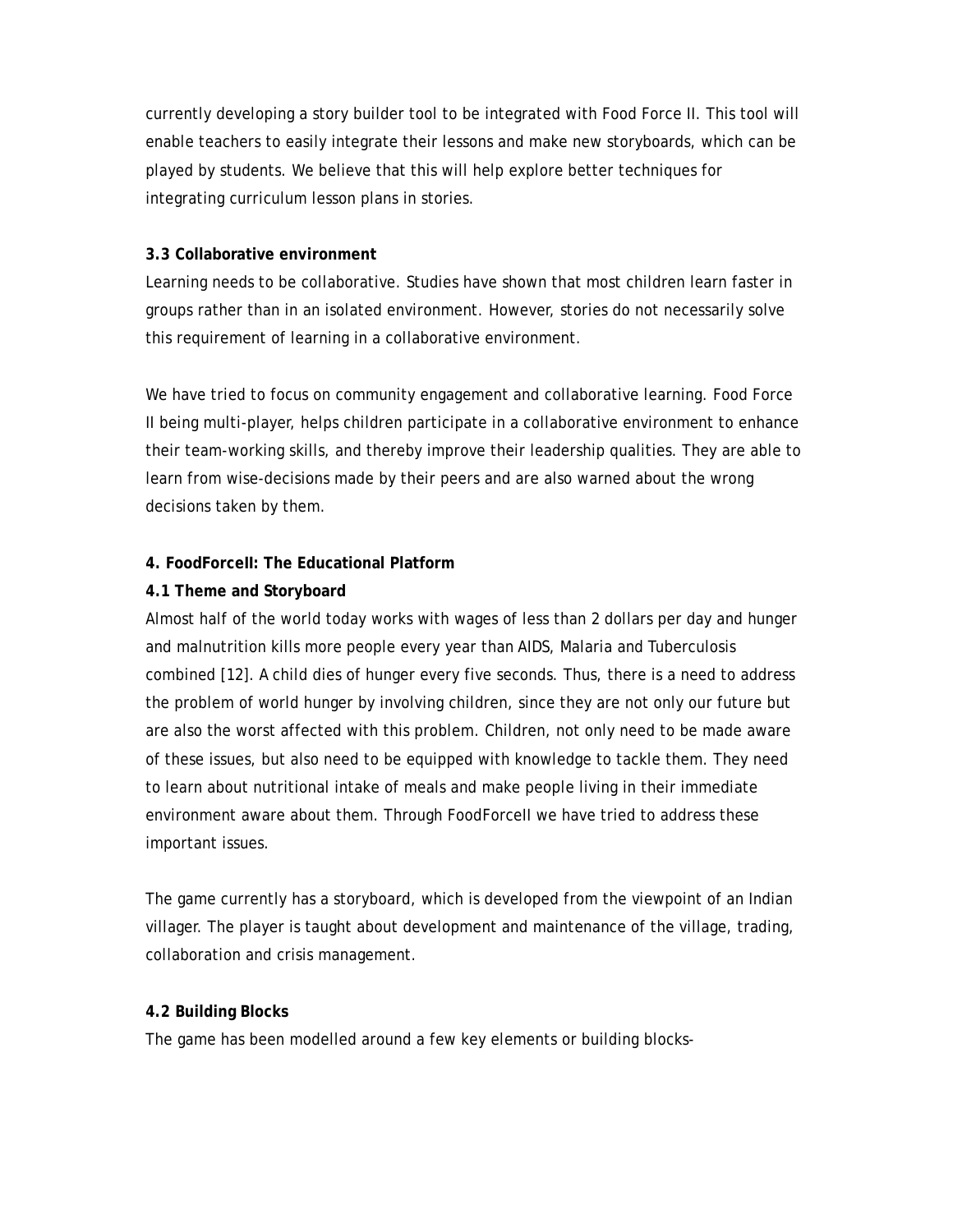

Figure.1 General View of the village in FoodForce2

## **4.2.1 Facilities**

Facilities are installations, which serve the villagers. They play a crucial role in the functioning and development of the village.

## **4.2.2 Resources**

Resources form the essence of any community. Resources are required to setup facilities and are also consumed constantly by the people of the village.

## **4.2.3 Indicators**

Indicators are a measure of the development of the village. They aim at providing a holistic approach towards assesing the development work taking place in the village.

Arriving at a good balance on all the indicators presents a challenge to a child. He/she needs to strategize his/her decisions in such a way that they don't have an adverse effect on the coming generations.

## **4.3 Game Play**

Children are asked to place themselves virtually in a rural area, where they build their homes, invest resources, time and energy for their day-to-day living and manage crisis. There are three major aspects of the game:

## **4.3.1 Construction of Facilities**

 Constructing new facilities requires resources. Once the facilities have been built, the users start producing resources and help in the development of the village increasing the productivity and indicators.

## **4.3.2 Upgrading Facilities**

Once a facility has been built it can be upgraded to produce more resources. An upgraded facility will be more efficient.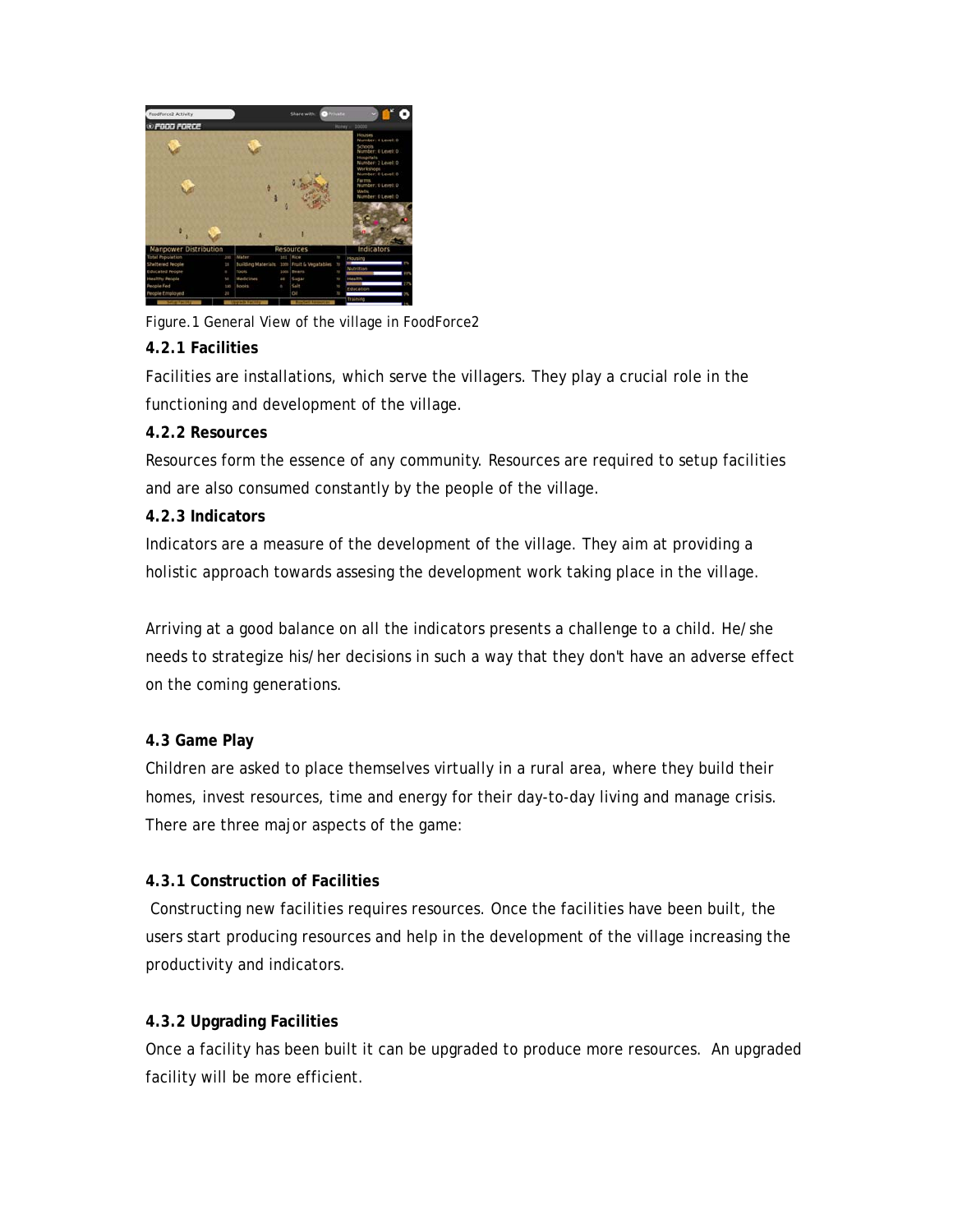## **4.3.3 Trading of Resources**

The final cornerstone of the play is trading which is crucial to a village's success. The price of the resources is determined by market forces.



Figure.2 Trading in FoodForceII

### **4.4 Key learning Areas**

In the development of FoodForceII we have focused on certain *key learning areas* which are mentioned in this section.

## **4.4.1Teaches humanitarian values**

Through the chats provided through the game, we teach children how to respect their elders, to care for the poor, they work to help develop homes and other facilities for the needy villagers. The game makes them more humane and responsible human beings.

#### **4.4.2 Crisis Management**

Food Force II teaches crisis management by providing simulated crisis scenarios.The player is supposed to tackle situations like occurrence of earthquakes or floods in the village. The game choices available to players and their actions are constrained by economic, social, and physical realities of life in a village.

## **4.4.3 Improving analytical abilities and Strategy development**

 Food Force II is a strategy game in which decision-making skills of a player have a high significance in determining the outcome. In the game, a child is supposed to plan and execute strategies in such a way that he/she can make optimum use of the resources available, so that the village can become self-sustainable in the long run.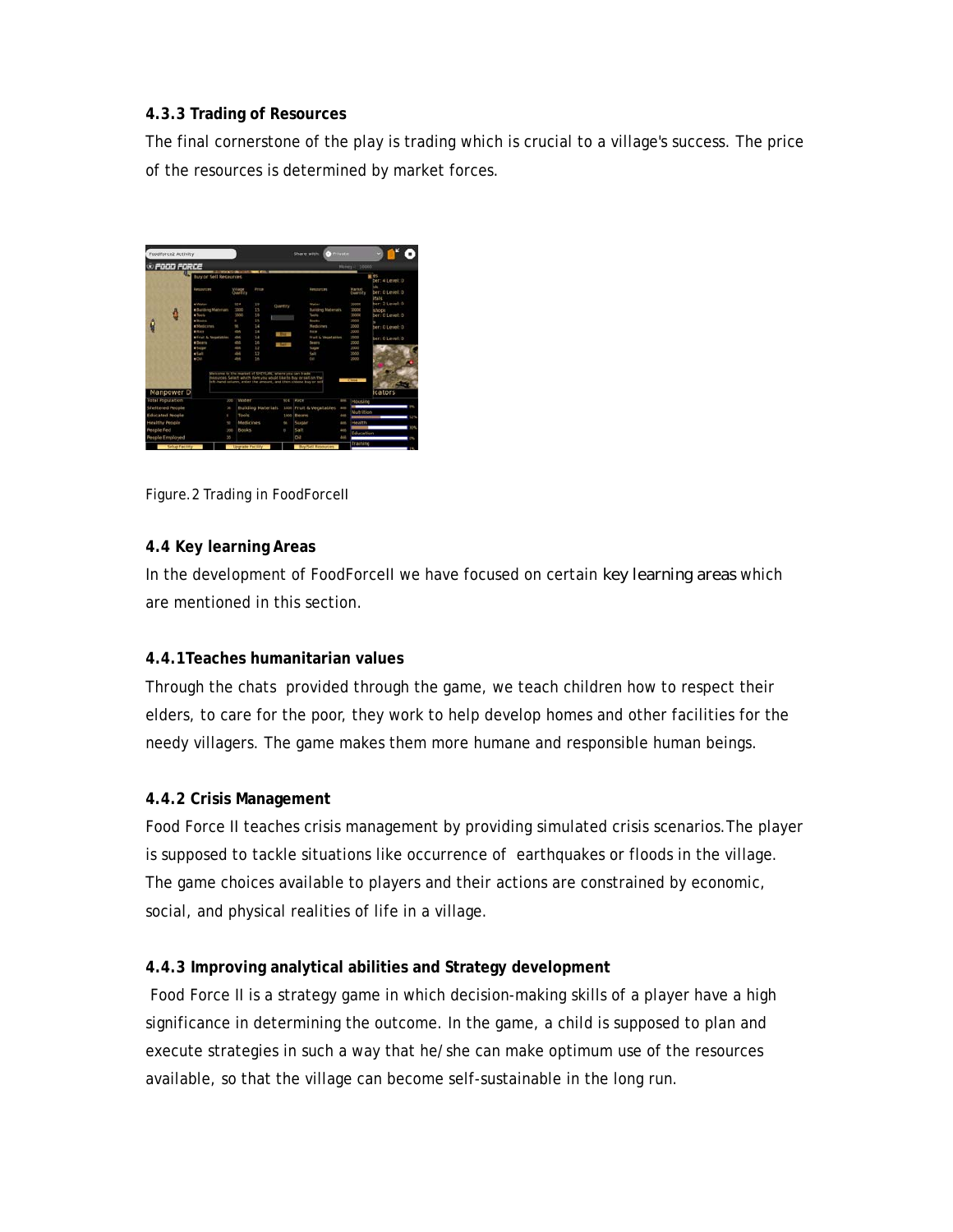## **4.4.4Trading**

 FoodForceII assists children to make negotiations and trade resources.. It develops skills for unbiased, rule based and nondiscriminatory trading system.

### **4.4.5Technology and its use**

Food Force II demonstrates the impact of using technology in the development of various facilities like hospitals, housing and workshops. It also teaches the various roles of technology in the growth of mankind.

## **5. Experiments and Results**

## **5.1 Experiments**

The interaction with community of educators, children, developers and artists is critical for the success of a project like this one. To analyze the impact of learning through storytelling and Food Force II in particular on children we did comparative studies of children, who had played the game and ones who didn't. We went to different schools to demonstrate and get feedback from children and teachers. Here we are mentioning about one of our studies which we did at Delhi Police Public School, Safdarjung Enclave.

The content in Food Force II is meant for children in the age group of 9 to 14 years. So we focused our testing on the students of class  $6<sup>th</sup>$ ,  $7<sup>th</sup>$  and  $8<sup>th</sup>$ . All the students were divided into three groups A, B and C.

Group A students played FoodForceII. It was observed that they were actively engaged in quick and varied activity. Students also shared tips and trading skills, while playing.

Group B students were given a lecture about the urban issues. They absorbed this information in a routine passive manner. They regurgitated this knowledge on pencil and paper tests rather than applying it in any dynamic context.

Group C students were given the books to read and understand about urban issues. Group C students learned at rather slow pace in comparison to the students of other two groups. They were given very little freedom to manage the content and pace of their learning. It was observed that these students performed in isolation couldn't share their knowledge.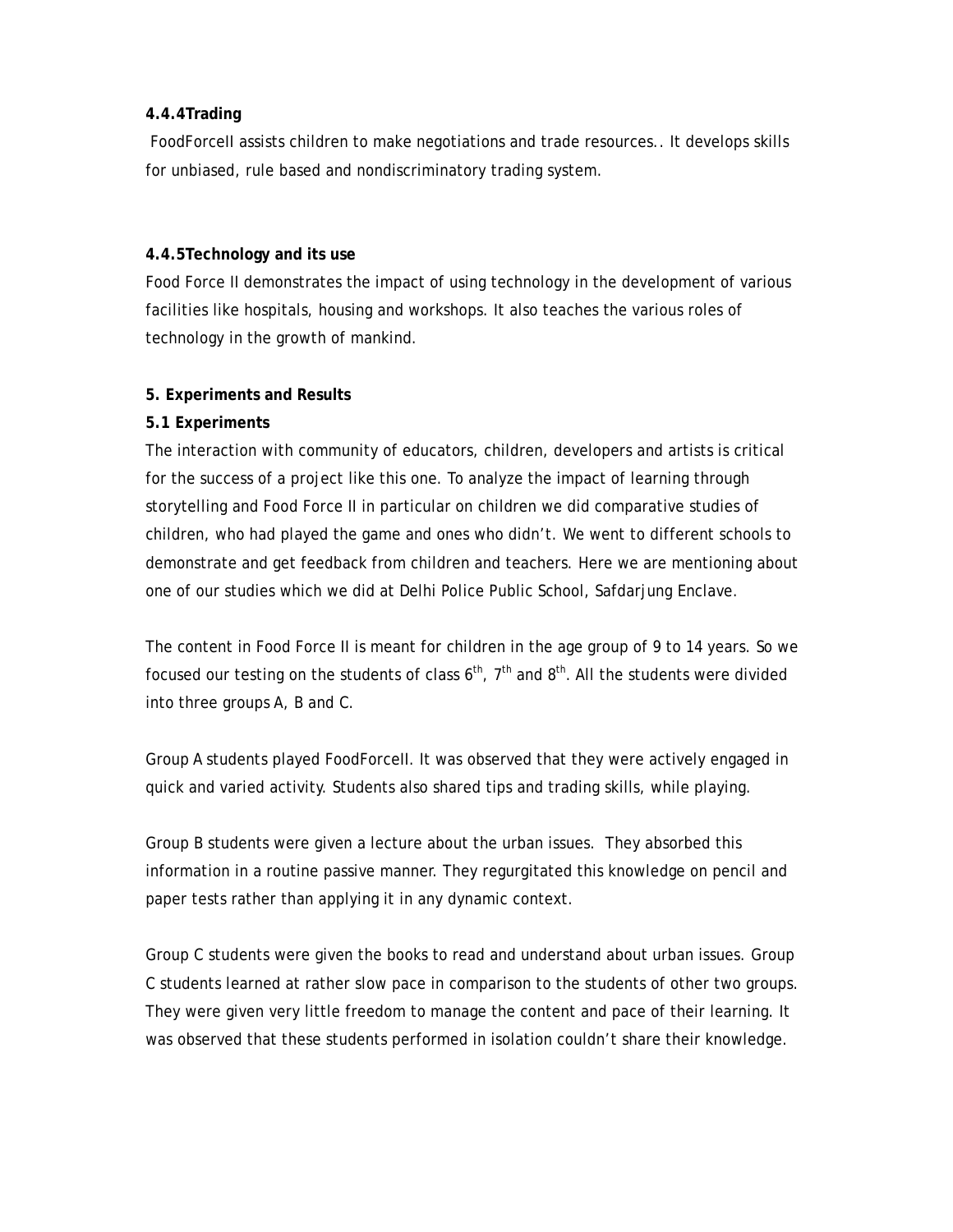In the end of this session, each and every student was given a questionnaire based on cognizance and logical reasoning. Questions based upon logical reasoning were for testing the ability of children to engage them in reasoning about various things learned in game play like trading, collaboration etc. Questions based upon cognizance were for testing the ability of children to perceive, or to be conscious of events, objects or patterns and cognitive reaction to a condition or event.

Data Collected from questionnaire is plotted in the bar graphs.



Figure.3 Cognizance Chart



Figure.4 Logical Reasoning Chart

## **5.2 Results**

 From the above graphs it can be inferred that students who played FoodForceII had scored better than students who learnt from books and lectures. It was also observed that students were eager to learn by playing game rather than old traditional passive methods.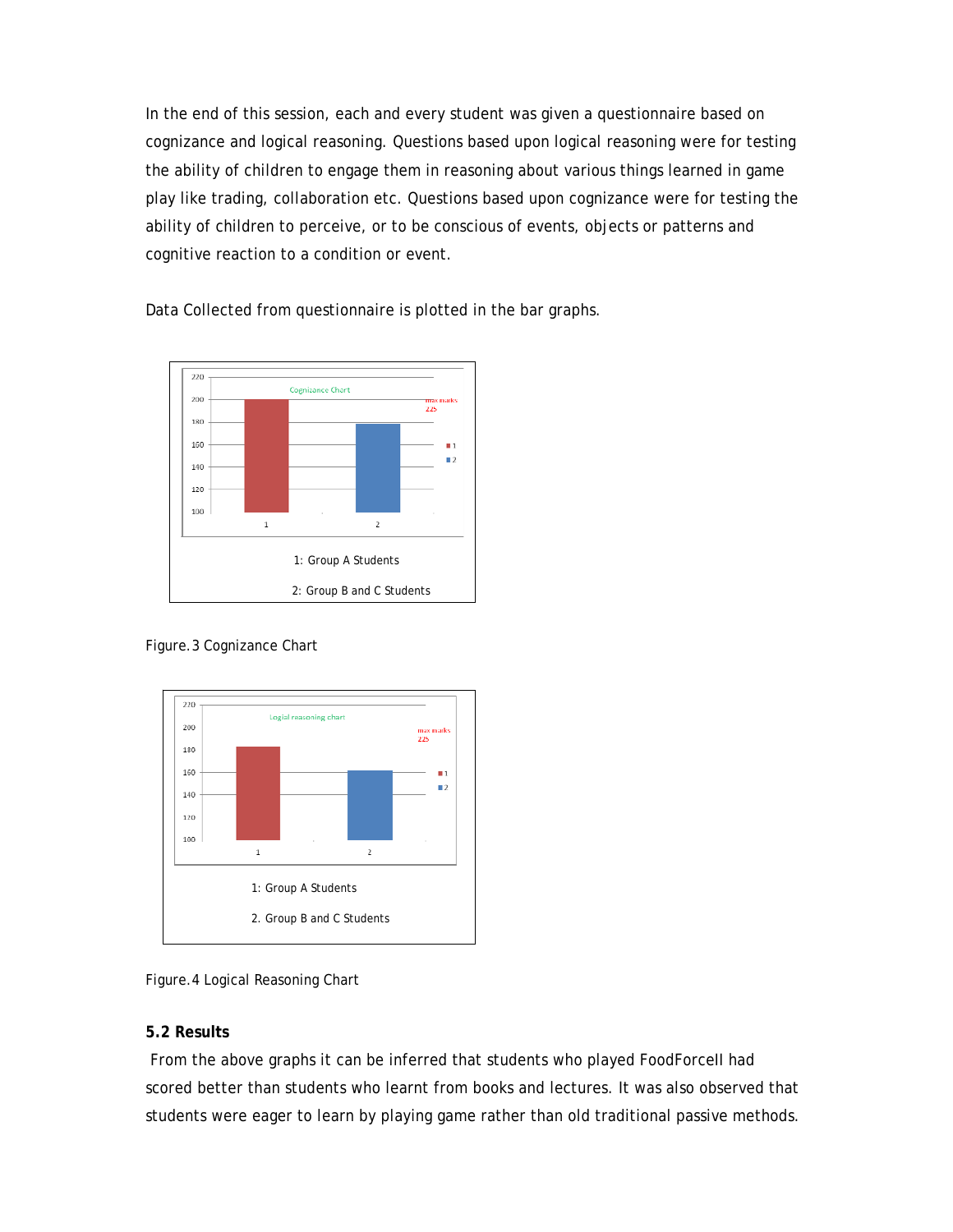Not only students but also teachers were highly impressed with this innovative method of learning. Some teachers even recommended this new education tool as a part of their academic curriculum.

Food Force II lets player think, talk and act while playing and hence it creates an interesting learning environment. It gives opportunity to work in groups, which increases the learning capability of students. Instead of regurgitating their knowledge, students learn dynamically as Food Force II lets them to inhibit roles, otherwise inaccessible to them.

## **6. Inferences**

From our study, we tried to establish storytelling as an important approach towards community learning. We found out that an educational platform like Food Force II, where children can not only read stories but play them as well, is a powerful approach of sensitizing children towards the social problems, and in the process teaching them curriculum lessons.

### **7. Future Works**

We are very much in the start-up stage of Food Force II project, and have been trying to develop ideas and make observations on a number of questions -

a) What are the problems faced by children and teachers in following this teaching paradigm? How can we address these issues?

b) **H**ow can better evaluation of students be made using this technique so that teachers can realize the weak areas of their students and help them improve upon them?

c) Can this method of teaching be used for older age groups as well? If no, then what are the customizations required?

d) How can subjects like Chemistry, Mathematics and Physics be taught using this methodology?

#### **8. Acknowledgments**

We would like to thank One Laptop Per Child(OLPC) and World Food Programme(WFP) for their constant support in this endeavor. A special thanks to teachers and students from Delhi Police Public School, Safdarjung Enclave to help us in our study of understanding the